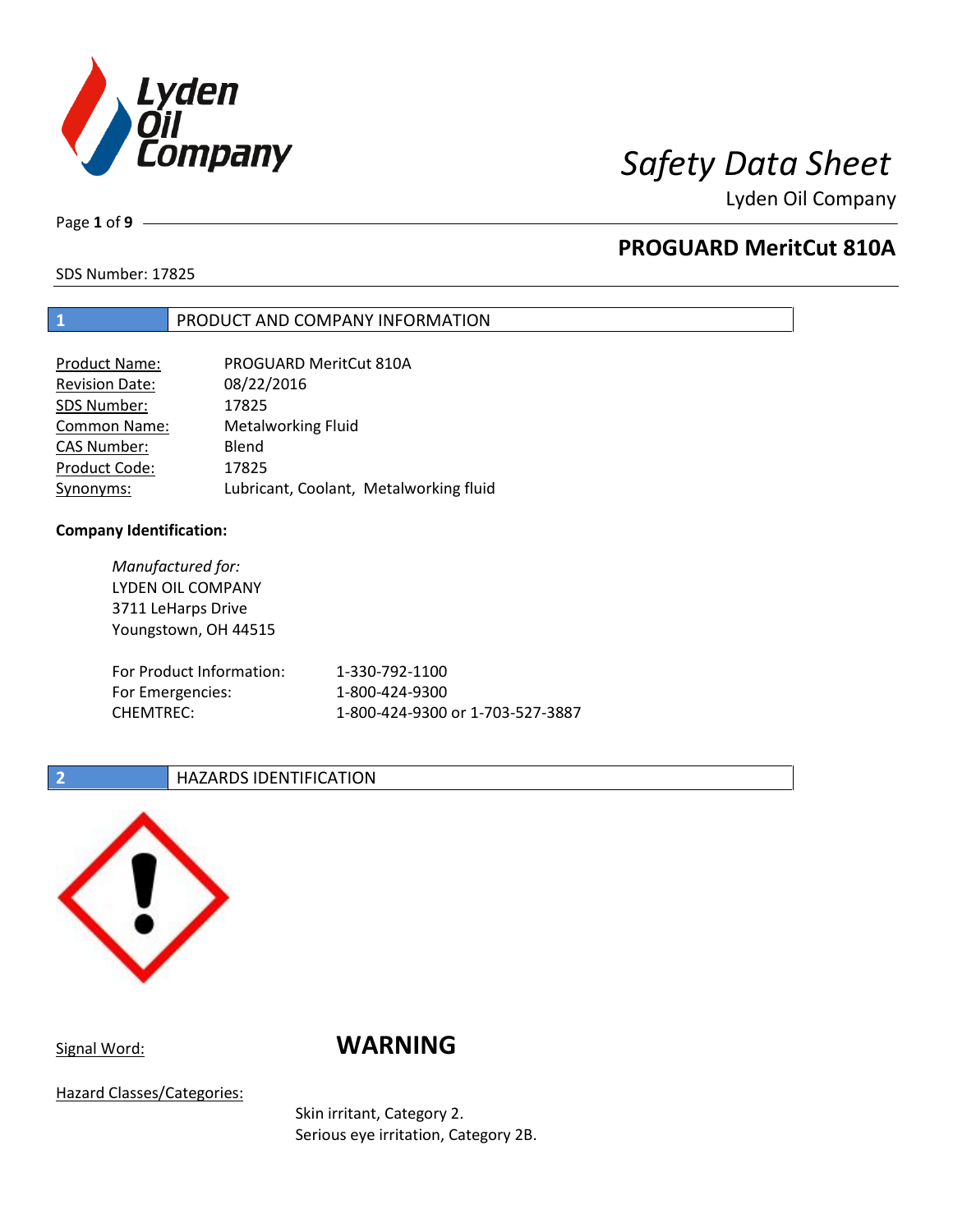

Page **2** of **9**

Lyden Oil Company

|                                 | <b>PROGUARD MeritCut 810A</b>                                                  |
|---------------------------------|--------------------------------------------------------------------------------|
| <b>SDS Number: 17825</b>        |                                                                                |
| Hazard Statement(s):            |                                                                                |
|                                 | H315: Causes skin irritation.                                                  |
|                                 | H320: Causes eye irritation                                                    |
| <b>Precaution Statement(s):</b> |                                                                                |
|                                 | P101: If medical advice is needed, have product container or label at<br>hand. |
|                                 | P102: Keep out of reach of children.                                           |
|                                 | P103: Read label before use.                                                   |
|                                 | P264: Wash thoroughly after handling.                                          |
|                                 | P280: Wear protective gloves/protective clothing/eye protection/face           |
|                                 | protection.                                                                    |
|                                 | P302+352: IF ON SKIN: Wash with soap and water.                                |
|                                 | P305+351+338: IF IN EYES: Rinse continuously with water for several            |
|                                 | minutes. Remove contact lenses if present and easy to do. Continue<br>rinsing. |
|                                 | P332+313: If skin irritation occurs: Get medical advice/attention.             |
|                                 | P337+313: If eye irritation persists- Get medical advice/attention.            |
|                                 | P362: Take off contaminated clothing and wash before reuse.                    |
|                                 | P501: Dispose of contents/ container to an approved waste disposal             |
|                                 | plant.                                                                         |
| Other Hazard Statement(s):      |                                                                                |
|                                 | -NFPA Ratings:                                                                 |
|                                 | Health = $0$                                                                   |
|                                 | Fire $= 1$                                                                     |
|                                 | Reactivity = $0$                                                               |
|                                 |                                                                                |

## **3 COMPOSITION** / INFORMATION ON INGREDIENTS

### Ingredients:

*Mixture of the substances listed below with nonhazardous additions.*

| <b>Chemical Name</b>        | <b>CAS Number</b> | Percentage |
|-----------------------------|-------------------|------------|
| 1-Amino-2-propanol          | 78-96-6           | 0-100%     |
| Triethanolamine             | $102 - 71 - 6$    | 0-100%     |
| Ethanolamine                | 141-43-5          | 0-100%     |
| 1,2-Benzisothiazoline-3-one | 2634-33-5         | $0-100%$   |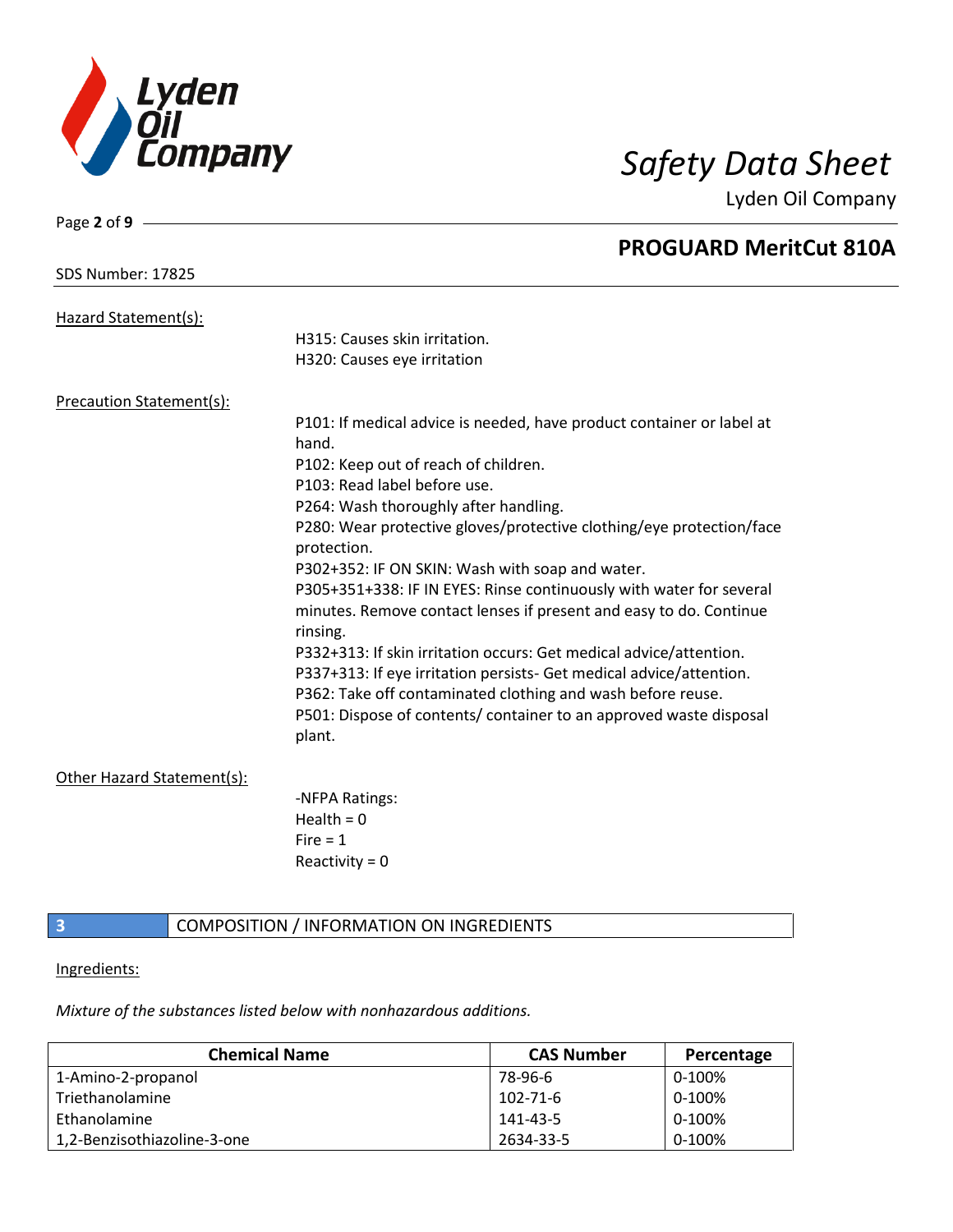

Page **3** of **9**

# **PROGUARD MeritCut 810A**

SDS Number: 17825

*\*Any concentration shown as a range is to protect confidentiality or is due to batch variation.*

| 4                           | <b>FIRST AID MEASURES</b>                                                                                                                                                                                                                     |
|-----------------------------|-----------------------------------------------------------------------------------------------------------------------------------------------------------------------------------------------------------------------------------------------|
|                             | Description of First Aid Measures:                                                                                                                                                                                                            |
| Inhalation:                 |                                                                                                                                                                                                                                               |
|                             | If inhaled, move to fresh air. If victim has stopped breathing give<br>artificial respiration, preferably, mouth to mouth. Contact a physician<br>immediately.                                                                                |
| Skin Contact:               |                                                                                                                                                                                                                                               |
|                             | IF ON SKIN, wash with soap and water. If skin irritation occurs, get<br>medical advice/attention. Take off contaminated clothing and wash<br>before reuse.                                                                                    |
| Eye Contact:                |                                                                                                                                                                                                                                               |
|                             | Flush immediately with large amounts of water for at least 15<br>minutes. Eyelids should be held away from the eyeball to ensure<br>thorough rinsing. Gently remove contacts while flushing. Get medical<br>attention if irritation persists. |
| Ingestion:                  |                                                                                                                                                                                                                                               |
|                             | If swallowed, call a poison control center or doctor immediately. Do<br>not induce vomiting without medical advice. Never give anything by<br>mouth to an unconscious person.                                                                 |
|                             | Symptoms and Effects, both acute and delayed:                                                                                                                                                                                                 |
|                             | No further relevent data available.                                                                                                                                                                                                           |
| <b>Recommended Actions:</b> | Treat symptomatically. Call a doctor or poison<br>control center for guidance.                                                                                                                                                                |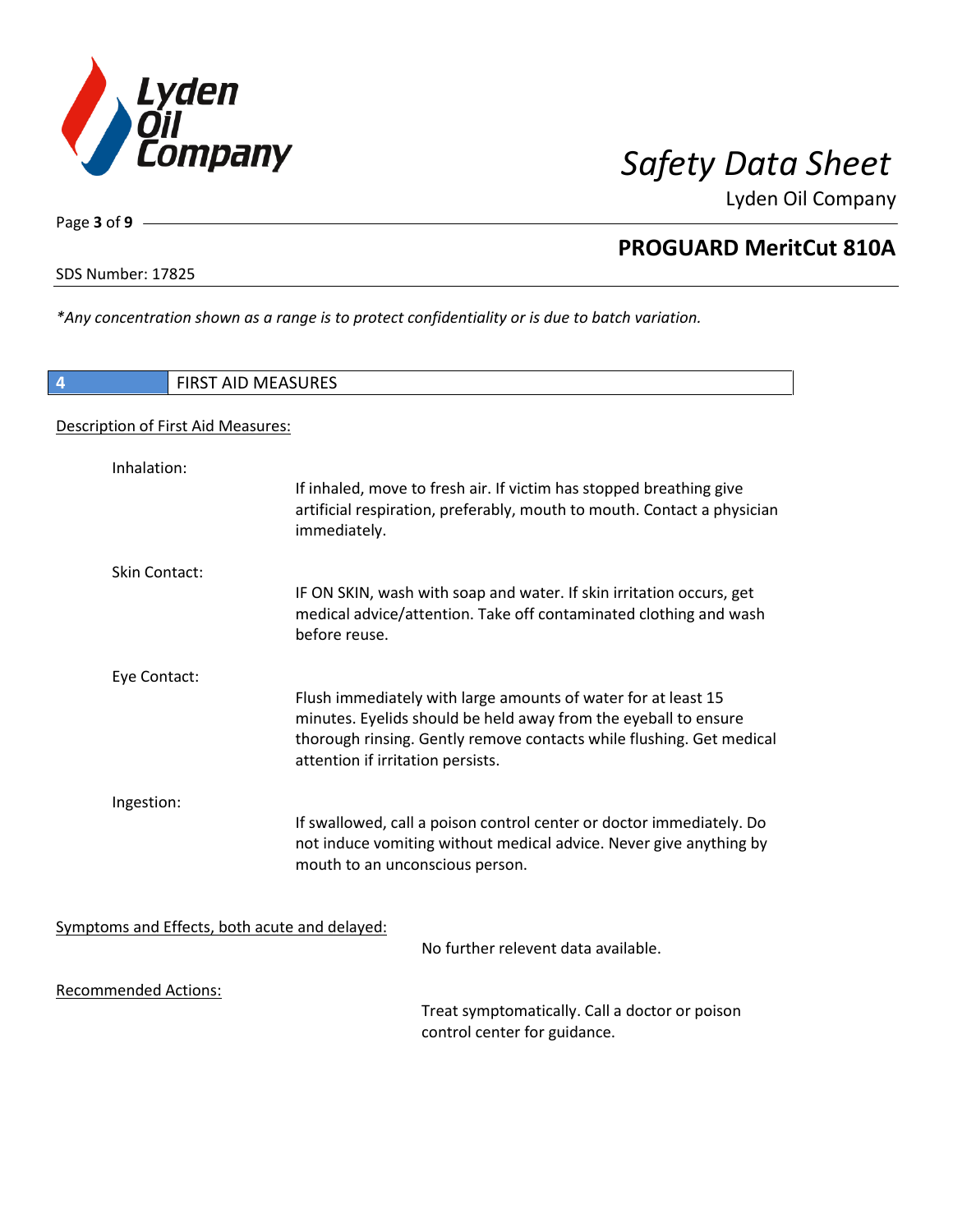

**PROGUARD MeritCut 810A**

Lyden Oil Company

SDS Number: 17825

| 5                                 | <b>FIRE FIGHTING MEASURES</b>             |                                                                                                                                                                                                   |
|-----------------------------------|-------------------------------------------|---------------------------------------------------------------------------------------------------------------------------------------------------------------------------------------------------|
|                                   | Recommended Fire-Extinguishing Equipment: | Use dry powder, foam, or carbon dioxide fire<br>extinguishers. Water may be ineffective in fighting<br>an oil fire unless used by experienced fire fighters.                                      |
| Possible Hazards During a Fire:   |                                           | Hazardous combustion products may include: A<br>complex mixture of airborne solid and liquid<br>particulates and gases (smoke). Carbon monoxide.<br>Unidentified organic and inorganic compounds. |
|                                   | <b>Recommendations to Firefighters:</b>   | Proper protective equipment including breathing<br>apparatus.                                                                                                                                     |
|                                   |                                           |                                                                                                                                                                                                   |
| 6                                 | <b>ACCIDENTAL RELEASE MEASURES</b>        |                                                                                                                                                                                                   |
| <b>Personal Precautions:</b>      |                                           | Avoid contact with skin, eyes, and clothing.<br>Keep away from sources of ignition.                                                                                                               |
| <b>Emergency Procedures:</b>      |                                           | Contain spilled material, collect in suitable and<br>properly labeled containers.                                                                                                                 |
| <b>Environmental Precautions:</b> |                                           | Do not allow to reach sewage system or any water<br>course.<br>Do not allow to enter ground waters.                                                                                               |

Page **4** of **9**

 $\mathbf l$ 

 $\overline{\phantom{a}}$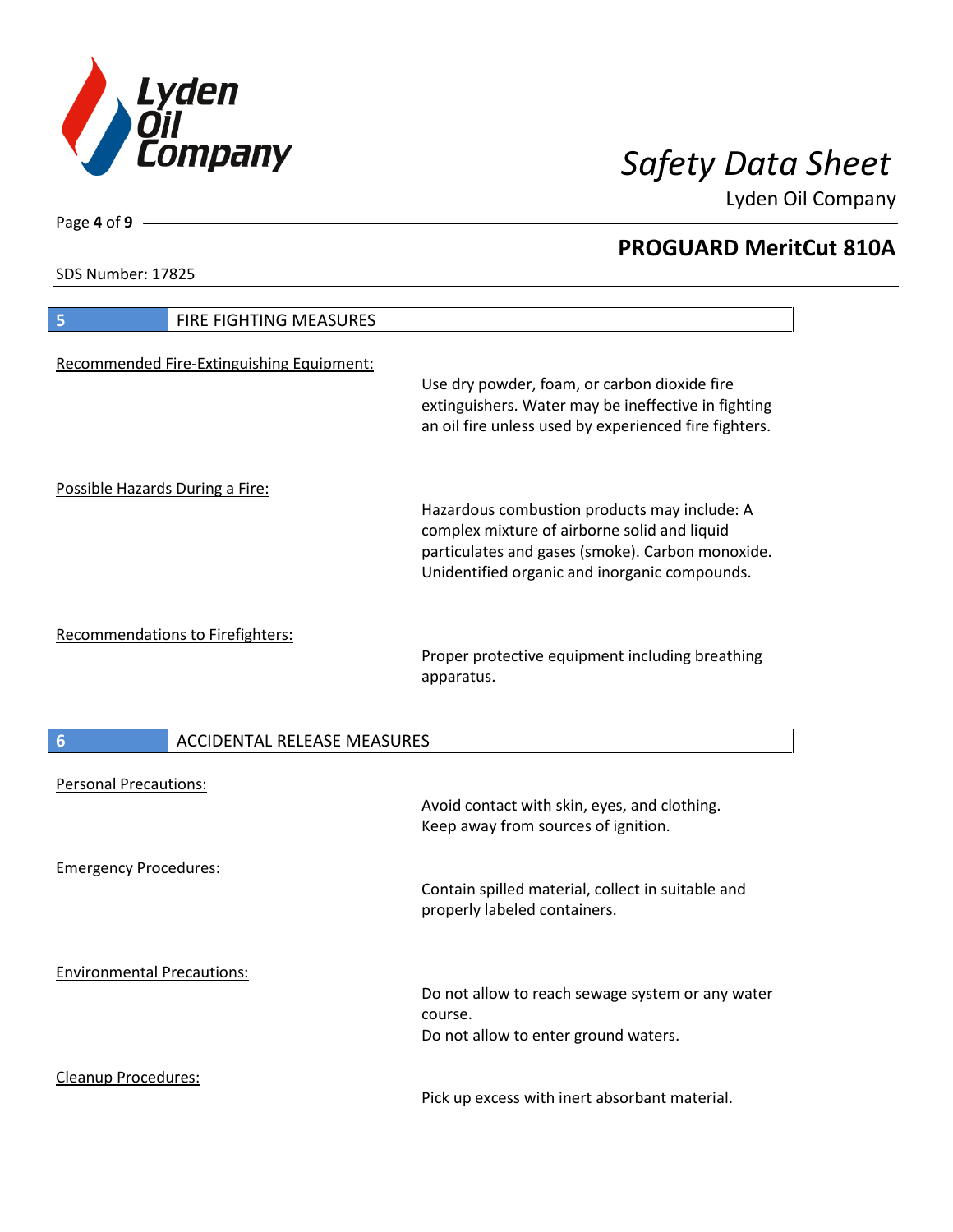

Page **5** of **9**

SDS Number: 17825

Lyden Oil Company

## **PROGUARD MeritCut 810A**

| $\overline{7}$<br><b>HANDLING AND STORAGE</b> |                                                                                                                                                                                                                                                                                                                                                                                                                                                                                                                                                                                                                                                                                                                                                                                                                                                                                                     |
|-----------------------------------------------|-----------------------------------------------------------------------------------------------------------------------------------------------------------------------------------------------------------------------------------------------------------------------------------------------------------------------------------------------------------------------------------------------------------------------------------------------------------------------------------------------------------------------------------------------------------------------------------------------------------------------------------------------------------------------------------------------------------------------------------------------------------------------------------------------------------------------------------------------------------------------------------------------------|
| <b>Handling Precautions:</b>                  | Read label for instructions in use of product.<br>Prevent small spills and leakage to avoid slip<br>hazard. Avoid contact with skin, eyes and clothing.<br>Do not wear contact lenses when handling this<br>product. Keep out of the reach of children. Wash<br>thoroughly after handling. Material can accumulate<br>static charges which may cause an electrical spark<br>(ignition source). Do not cut, weld, drill, grind,<br>braze, or solder container.                                                                                                                                                                                                                                                                                                                                                                                                                                       |
| <b>Storage Requirements:</b>                  | Store in closed containers in a cool, dry well<br>ventilated area not exposed to sunlight. Maintain<br>closure of bungs. Do not reuse container. Avoid<br>container damage while storing. Do not allow<br>material to be stored below O°C. Do not allow<br>material to freeze. Empty containers retain residue<br>(liquid and/or vapor) and can be dangerous. Do not<br>pressurize, cut, weld, bronze, solder, drill, grind or<br>expose such containers to heat, flame, sparks, static<br>electricity or other sources of ignition; they may<br>explode and cause injury or death. Do not attempt<br>to refill containers since residue is difficult to<br>remove. Empty drums should be completely<br>drained, properly bunged and returned to a drum<br>reconditioner. All containers should be disposed of<br>in an environmentally safe manner in accordance<br>with governmental regulations. |

## **8** EXPOSURE CONTROLS / PERSONAL PROTECTION

Exposure Limits:

Monoisopropanolamine: 3 PPM (TWA) Triethanolamine ACGIH TLV: 5 mg/m3 Base oil: (Mist) OSHA PEL: 5 mg/m3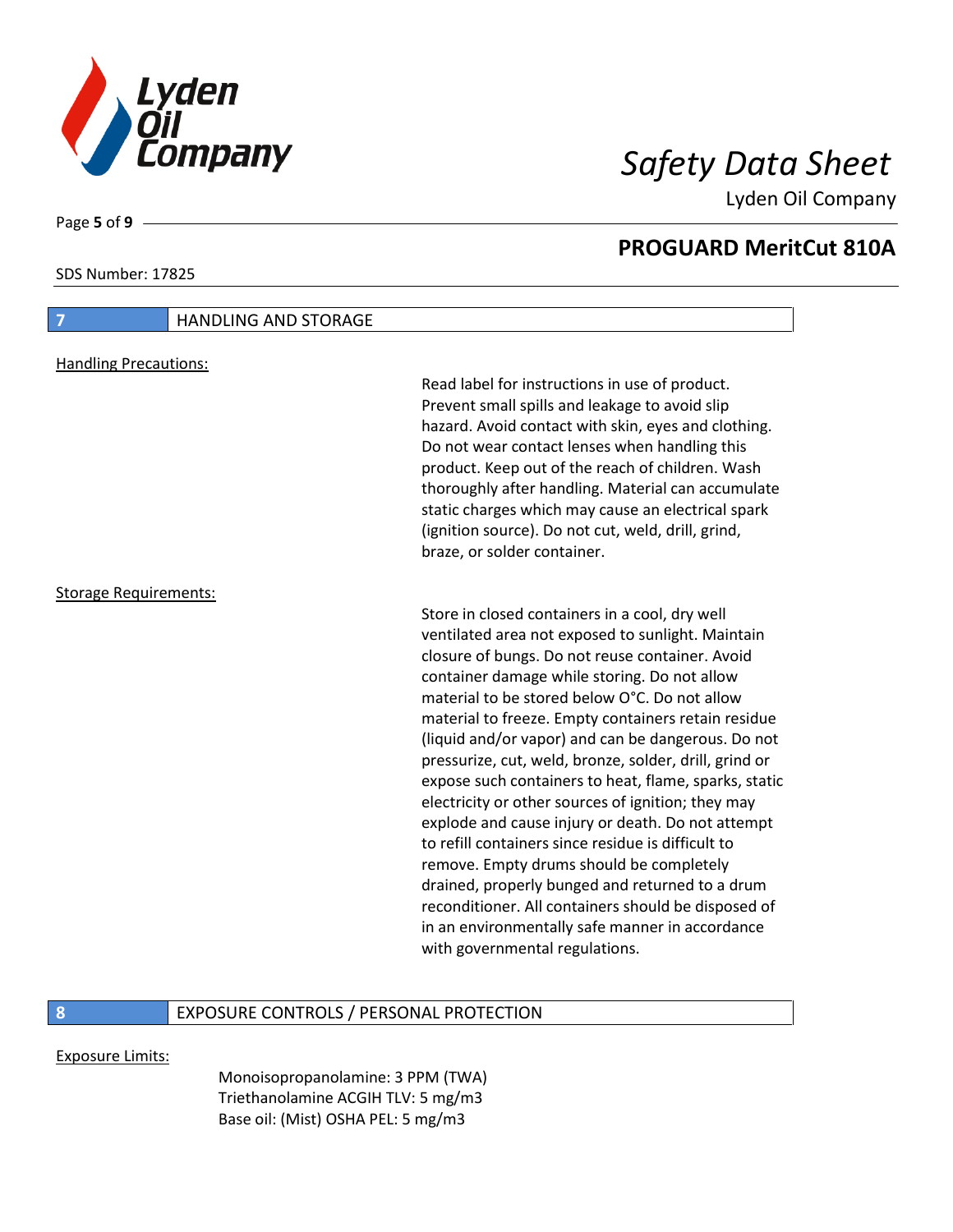

SDS Number: 17825

Page **6** of **9**

### Engineering Controls:

All ventilation should be designed in accordance with OSHA standard (29 CFR 1910.94).

### Personal Protective Equipment:

Keep away from foodstuffs, beverages, and feed. Immediately remove all soiled and contaminated clothing. Wash hands before breaks and at the end of work.

Avoid contact with eyes and skin. Use safety glasses and gloves.

## **9** PHYSICAL AND CHEMICAL PROPERTIES

| Color:                        | Amber                           |
|-------------------------------|---------------------------------|
| Physical State:               | Liquid                          |
| Odor:                         | <b>Bland</b>                    |
| Odor Threshold:               | Data not available              |
| pH:                           | $9.30 \pm 0.3$ (at 5% in water) |
| <b>Melting Point:</b>         | $0^{\circ}$ C / 32 $^{\circ}$ F |
| <b>Boiling Point:</b>         | >105°C/>221°F                   |
| <b>Boiling Range:</b>         | Data not available              |
| Flash Point:                  | 179° C / 355° F                 |
| <b>Evaporation Rate:</b>      | Data not available              |
| Flammability:                 | Data not available              |
| Flammability Limits:          | Data not available              |
| Vapor Pressure:               | $<$ 1 mmHg at 20 $^{\circ}$ C   |
| Vapor Density:                | Data not available              |
| <b>Relative Density:</b>      | $0.940 \pm 0.01$                |
| Solubilities:                 | Complete in water               |
| <b>Partition Coefficient:</b> | Data not available              |
| Auto-Ignition Temperature:    | Data not available              |
| Decomposition Temperature:    | Data not available              |
| Viscosity:                    | Data not available              |

# **PROGUARD MeritCut 810A**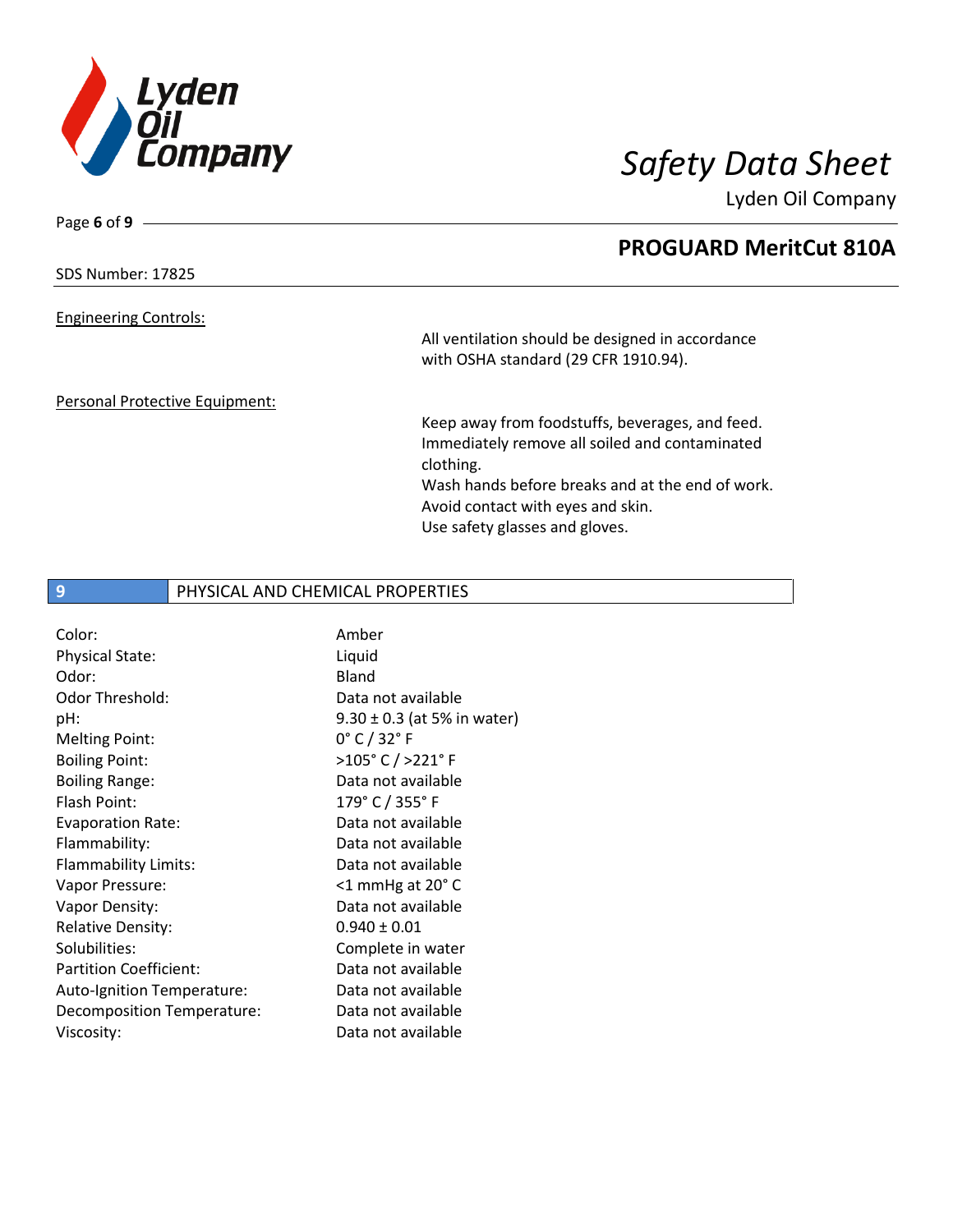

Page **7** of **9**

# **PROGUARD MeritCut 810A**

SDS Number: 17825

| 10                             | STABILITY AND REACTIVITY |                                                                  |
|--------------------------------|--------------------------|------------------------------------------------------------------|
| Stability:                     |                          | Stable under normal conditions.                                  |
| Reactivity:                    |                          | Not reactive under normal conditions.                            |
| <b>Conditions to Avoid:</b>    |                          | Extreme temperature, sparks, open flame, and<br>direct sunlight. |
| <b>Hazardous Reactions:</b>    |                          | No known hazardous reactions.                                    |
| Incompatible Materials:        |                          | Strong oxidizers.                                                |
| <b>Decomposition Products:</b> |                          | Hazardous decomposition products are not<br>expected to form.    |

| 11                           | <b>TOXICOLOGICAL INFORMATION</b>    |                                                                                                                           |
|------------------------------|-------------------------------------|---------------------------------------------------------------------------------------------------------------------------|
| Routes of Exposure:          |                                     | Skin and eye contact are the primary routes of<br>exposure although exposure may occur following<br>accidental ingestion. |
| <b>Exposure Effects:</b>     |                                     | Repeated skin contact may cause dermatitis or an<br>oil acne.                                                             |
| <b>Measures of Toxicity:</b> |                                     | No test data available.                                                                                                   |
|                              | Carcinogenic/Mutagenic Precautions: | Non-carcinogenic and not expected to be<br>mutagentic.                                                                    |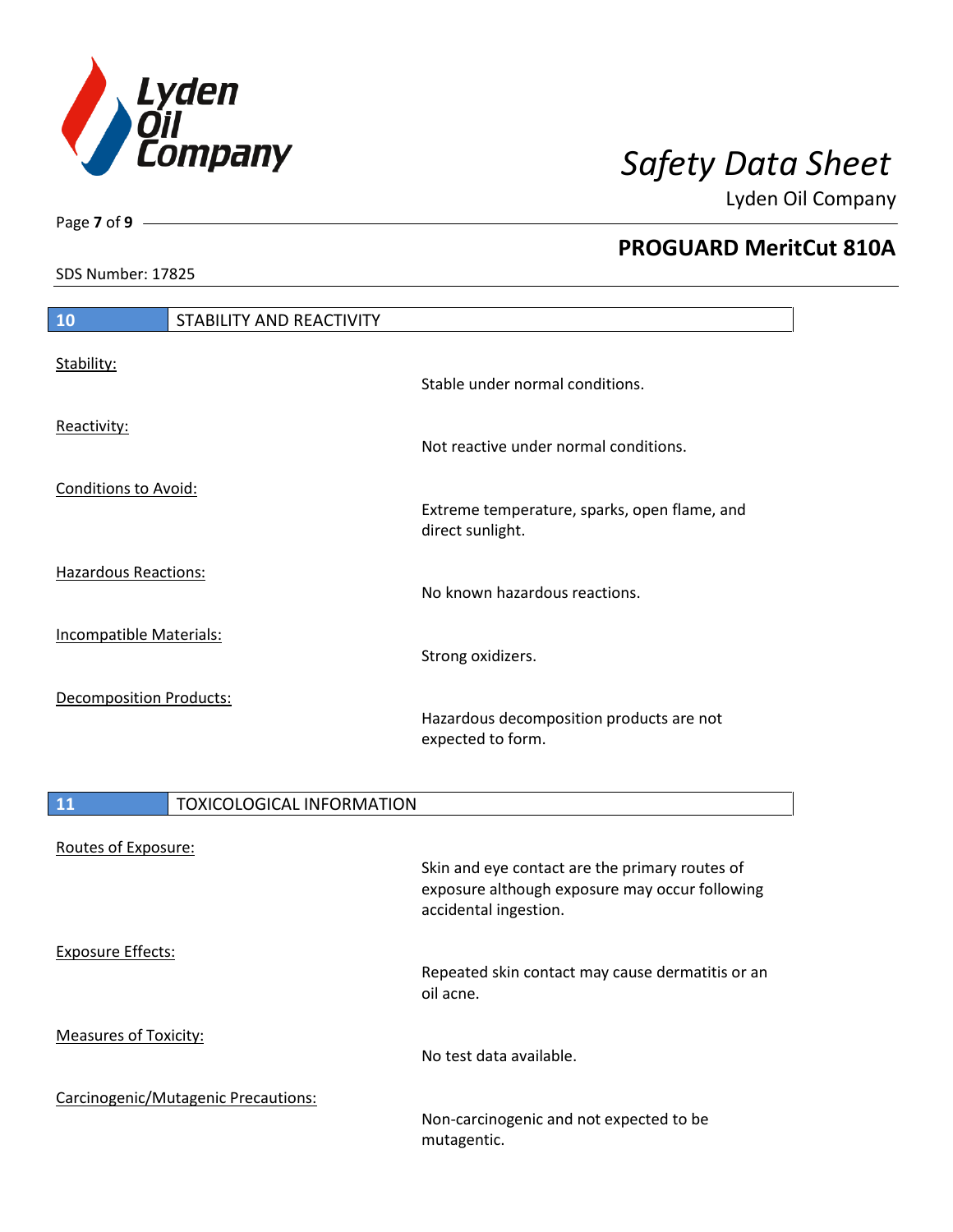

**PROGUARD MeritCut 810A**

Lyden Oil Company

SDS Number: 17825

Page **8** of **9**

| 12                                                                                                | <b>ECOLOGICAL INFORMATION</b>                                                               |
|---------------------------------------------------------------------------------------------------|---------------------------------------------------------------------------------------------|
| <b>Ecological Precautions:</b>                                                                    | Avoid exposing to the environment.                                                          |
| <b>Ecological Effects:</b>                                                                        | No specific environmental or aquatic data available.                                        |
| 13                                                                                                | DISPOSAL CONSIDERATIONS                                                                     |
| Disposal Methods:                                                                                 | Dispose of waste material in accordance with all<br>local, state, and federal requirements. |
| <b>Disposal Containers:</b>                                                                       | Use properly approved container for disposal.                                               |
| <b>Special Precautions:</b>                                                                       | Do not flush to surface waters or drains.                                                   |
| 14                                                                                                | <b>TRANSPORT INFORMATION</b>                                                                |
| <b>UN Number:</b><br><b>UN Shipping Name:</b><br><b>Transport Hazard Class:</b><br>Packing Group: | Data not available<br>Data not available<br>Data not available<br>Data not available        |
| <b>Environmental Hazards:</b>                                                                     | Data not available                                                                          |
| <b>Bulk Transport Guidance:</b>                                                                   | Data not available                                                                          |
| <b>Special Precautions:</b>                                                                       |                                                                                             |

Not regulated by DOT.